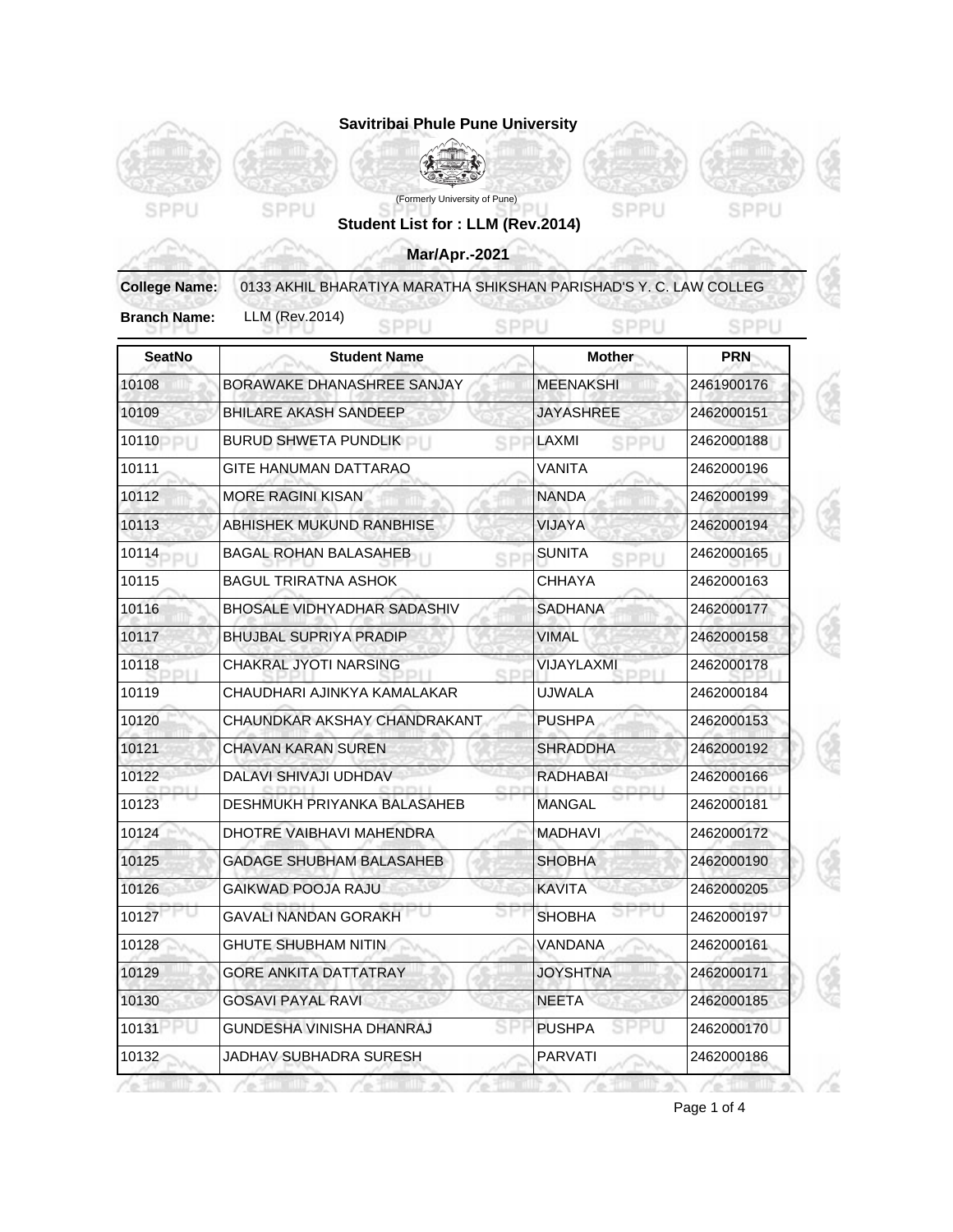| <b>SeatNo</b> | <b>Student Name</b>                          | Mother                                    | <b>PRN</b><br>2462000201 |  |
|---------------|----------------------------------------------|-------------------------------------------|--------------------------|--|
| 10133         | <b>JORI SAGAR POPAT</b>                      | <b>RANJANA</b>                            |                          |  |
| 10134         | KADAM PRITI GHANSHYAM                        | <b>MANISHA</b>                            | 2462000204               |  |
| 10135         | <b>KALE ROMAL DILIP</b><br>SPPU              | <b>SHOBHA</b><br>SPPU<br>SP               | 2462000200               |  |
| 10136         | KARMARKAR PRANAV RAMESH                      | APARNA                                    | 2462000187               |  |
| 10137         | <b>KAROOR PRAVEENKUMAR</b><br>VENKATNARSIMLU | THIRUPATTAMA                              | 2462000159               |  |
| 10138         | KASPATE REKHA JAGANNATH                      | LALITA                                    | 2462000164               |  |
| 10139         | KHEDKAR VAIBHAV VISHWANATH                   | <b>ARUNA</b>                              | 2462000154               |  |
| 10140         | KHUTWAD SNEHAL NAMDEV                        | JAYASHRI                                  | 2462000179               |  |
| 10141         | KORAKE UMA TANAJI                            | <b>MANGAL</b>                             | 2462000168               |  |
| 10142         | <b>LADKAT RAHUL KUNDLIK</b>                  | <b>SHAILA</b>                             | 2462000195               |  |
| 10143         | LANJEKAR DIVYA PANKAJ                        | <b>SUSHMA</b><br>2462000162<br>SPPU<br>SP |                          |  |
| 10144         | LIMAYE RUCHA SANJAY                          | <b>SULABHA</b><br>2462000191              |                          |  |
| 10145         | LOKHANDE KAILASH RASTUM                      | <b>INDUBAI</b>                            | 2462000169               |  |
| 10146         | LONDHE RAMCHANDRA NARAYAN                    | <b>BHIVARABAI</b>                         | 2462000174               |  |
| 10147         | MAID SAGAR DATTATRAYA                        | <b>NIRMALA</b><br>SPPU<br>SP              | 2462000183               |  |
| 10148         | <b>MAVALE NITIN DHANAJI</b>                  | <b>PADMINI</b>                            | 2462000149               |  |
| 10149         | NAYKODI RAVINDRA BABAN                       | <b>RADHA</b>                              | 2462000189               |  |
| 10150         | NIRGUDE SANDEEP SHANTARAM                    | <b>SHALINI</b>                            | 2462000150               |  |
| 10151         | <b>OVHAL VISHAL BABAN</b>                    | <b>VIMAL</b><br><b>GDI</b><br>SDDII       | 2462000155               |  |
| 10152         | PARDESHI MAHENDRA NANDARAM                   | <b>RAJKUMARI</b>                          | 2462000157               |  |
| 10153         | PATEKAR SUNIL SITARAM                        | <b>PARVATI</b>                            | 2462000198               |  |
| 10154         | PAWAR DEEPAK VITTHAL                         | <b>SHAKUNTALA</b>                         | 2462000182               |  |
| 10155         | POTDAR SHWETARANI SACHIN                     | <b>MAITRA</b>                             | 2462000173               |  |
| 10156         | SAWANT ASHITOSH ASHOK                        | <b>NIRMALA</b>                            | 2462000148               |  |
| 10157         | SHELAR NIDHI RAMESH                          | <b>SHARADA</b>                            | 2462000175               |  |
| 10158         | SHETTY MEGHA MANDAR                          | <b>USHA</b>                               | 2462000202               |  |
| 10159         | SHETTY PRATHI ASHOK                          | <b>REKHA</b>                              | 2462000176               |  |
| 10160         | SHINDE SACHIN SHIVAJI                        | ALKA                                      | 2462000167               |  |
| 10161         | SHIVTARE SHUBHAM PRAKASH                     | JYOTI                                     | 2462000156               |  |
| 10162         | <b>SUKALE NAMRATA GIRISH</b>                 | <b>JAYSHREE</b>                           | 2462000180               |  |
| 10163         | SUPEKAR AKSHAY NANDKUMAR                     | <b>SUWARNA</b><br>2462000152              |                          |  |
| 10164         | SURVE SNEHAL PANDURANG                       | <b>SUREKHA</b>                            | 2462000147               |  |
| 10165         | UJJVALA BABANRAO JAPE                        | VAISHALI                                  | 2462000193               |  |

Page 2 of 4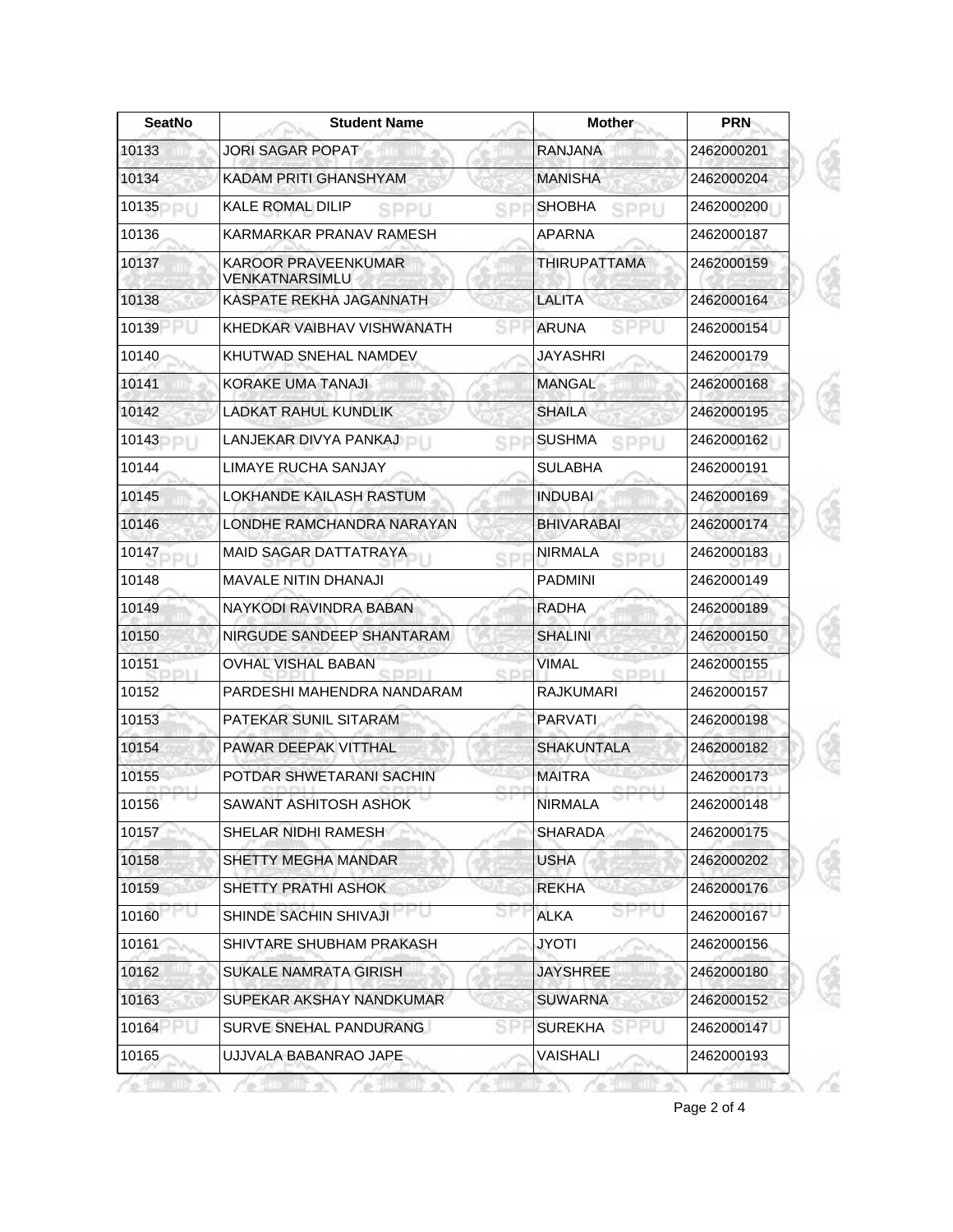| <b>SeatNo</b> | <b>Student Name</b>            | <b>Mother</b>                    | <b>PRN</b> |  |
|---------------|--------------------------------|----------------------------------|------------|--|
| 10166         | <b>WAKHARE SUMEDHA BAJIRAO</b> | <b>SUNITA</b>                    | 2462000160 |  |
| 10167         | THOMBARE OMKAR DILIP           | <b>VIMAL</b>                     | 2461900171 |  |
| 10168         | AGHAV MAHESH DHARMARAJ         | <b>MANDAKINI</b><br>SP           | 2461900155 |  |
| 10169         | ANGARKHE KOMAL KAKA            | <b>RUKMINI</b>                   | 2461900157 |  |
| 10170         | BADHE DHANANJAY PUNJAJI        | <b>JIJABAI</b>                   | 2461900169 |  |
| 10171         | <b>BARATE NUTAN NARAYAN</b>    | <b>SUREKHA</b>                   | 2461900143 |  |
| 10172         | <b>BHOMBE MONIKA DATTATRAY</b> | <b>SATYABHAMA</b><br>SP          | 2461900126 |  |
| 10173         | <b>BHOSALE SHWETA ULHAS</b>    | <b>SUNANDA</b>                   | 2461900146 |  |
| 10174         | <b>BORKAR KIRAN SHRIRANG</b>   | <b>RANJANA</b>                   | 2461900125 |  |
| 10175         | DATYE PRANAV MUKUND            | <b>MEGHANA</b>                   | 2461900150 |  |
| 10176         | DAVE VIDYA DURGASHANKAR        | <b>MANJULA</b><br>SDI<br>3 D D I | 2461900170 |  |
| 10177         | DESHPANDE AISHWARYA KEDAR      | ANAGHA                           | 2461900142 |  |
| 10178         | <b>DIMBAR SWATI SURESH</b>     | <b>SHAILAJA</b>                  | 2461900149 |  |
| 10179         | <b>GAVHANE KIRTI MADANRAO</b>  | CHANDRAKALA                      | 2461900144 |  |
| 10180         | <b>GUND VIJAYA SUDAM</b>       | <b>VITHABAI</b>                  | 2461900160 |  |
| 10181         | JADHAV REKHA BABAN             | <b>SAVITRA</b>                   | 2461900161 |  |
| 10182         | JADHAV TEJASWINI HANMANT       | <b>SANGITA</b>                   | 2461900124 |  |
| 10183         | <b>JAGDHANE SAGAR SUDHIR</b>   | <b>PRAMILA</b>                   | 2461900165 |  |
| 10184         | KANDHARE SHWETA JANARDHAN      | <b>SEEMA</b>                     | 2461900139 |  |
| 10185         | KOTHARI POOJA VIJAYKUMAR       | <b>RESHMA</b>                    | 2461900147 |  |
| 10186         | <b>LAGADE ROHIT SAMPAT</b>     | <b>ARUNA</b>                     | 2461900174 |  |
| 10187         | LEENA DEVIDAS MAHAJAN          | <b>KAVITA</b>                    | 2461900138 |  |
| 10188         | LONDHE SUVARNA DILIP           | <b>PUSHPA</b>                    | 2461900173 |  |
| 10189         | MEHTA SWATI SHREYANS           | <b>BHARATI</b>                   | 2461900156 |  |
| 10190         | MHASKE AMARJEET ASHOK          | <b>RAJANI</b>                    | 2461900163 |  |
| 10191         | MINAKSHI BABURAO JADHAV        | <b>PARVATI</b>                   | 2461900164 |  |
| 10192         | MITKARI UMESH GANGADHAR        | <b>BABITA</b>                    | 2461900166 |  |
| 10193<br>DI I | MORE DHANASHREE BHIMRAO        | <b>MEENA</b><br>SPPU<br>SP       | 2461900127 |  |
| 10194         | MRUNAL DHANANJAY BHOITE        | <b>ULKA</b>                      | 2461900133 |  |
| 10195         | MRUNMAYEE SANJEEV GADGIL       | VAIDEHI                          | 2461900131 |  |
| 10196         | MULE SHOBHA ROHIT              | LATA                             | 2461900129 |  |
| 10197         | NAYKODE MALLINATH GANGARAM     | CHANDRABHAGA<br>SP               | 2461900137 |  |
| 10198         | PALANGE SHIRISH DATTATRAY      | <b>SHASHIKALA</b>                | 2461900151 |  |
| 10199         | PAWAR NEHA NANDKUMAR           | <b>NAMRATA</b>                   | 2461900148 |  |

Page 3 of 4